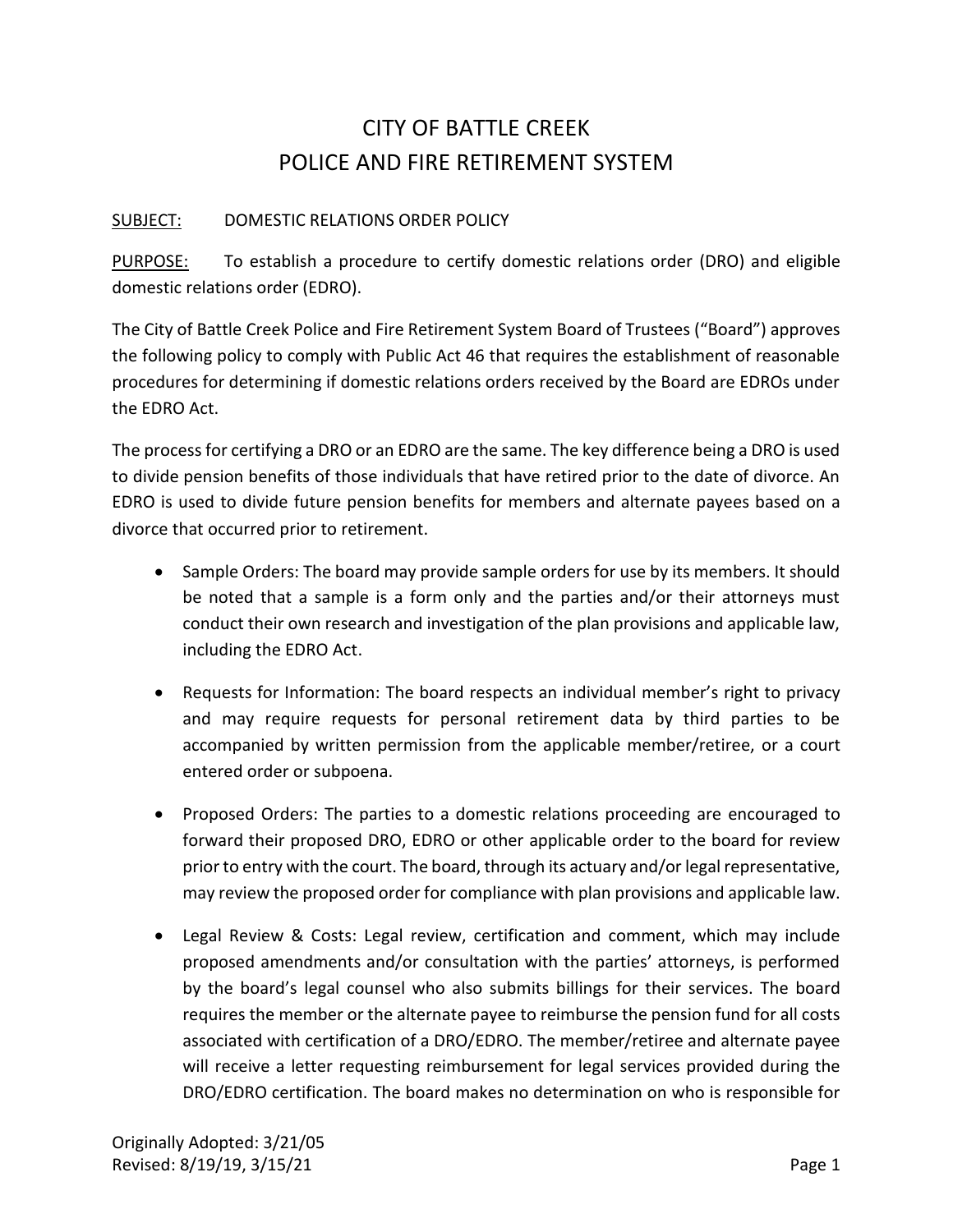this payment, but payment must be received prior to the board formally adopting the certified DRO/EDRO or disbursing benefit payments resulting from the approved DRO/EDRO.

- Notification: The board acknowledges receipt of all entered court orders by notifying the parties that will be affected by such order (the plan participant, the alternate payee and legal counsel for said parties).
- The board's administrator will request a Final Average Compensation (FAC) Calculation as of the date of divorce or other date specified in the DRO/EDRO. This FAC will be used along with the DRO/EDRO order to determine the benefit payment for the alternate payee.
- Actuarial Calculations & Cost: A copy of the order shall be provided to the board's actuary for review and certification that the order does not increase plan costs. The board will pay the normal actuarial costs for determining the amounts otherwise payable to the member (i.e. the amount for calculation of the member's straight life benefit and additional options). Any additional actuarial calculations and costs associated with such calculation that result from the approved DRO/EDRO will be the responsibility of the member/retiree or the alternate payee. Both parties will receive a letter requesting reimbursement for actuarial costs. The board makes no determination on who is responsible for this payment, but payment must be received prior to the board distributing benefit payments.
- Upon approval from legal counsel and review/certification of actuarial calculations (if necessary) the board will, at their next regularly scheduled monthly meeting, adopt a resolution acknowledging receipt of an entered order. A copy of the resolution will be forwarded to the member/retiree, alternate payee and their attorneys. A copy of the approved order will be placed in the member's retirement file.
- In order for benefit payments to be calculated and paid in a timely manner, the alternate payee must contact board's administrator no less than ninety 90 days prior to his/her intended benefit commencement date. The board does not notify alternate payees of their eligibility of benefit payments until such time as the member files application for retirement. If it is the intent of the alternate payee to receive benefit payments prior to the participant's retirement, they must keep track of that date and make contact with administrator as indicated above.